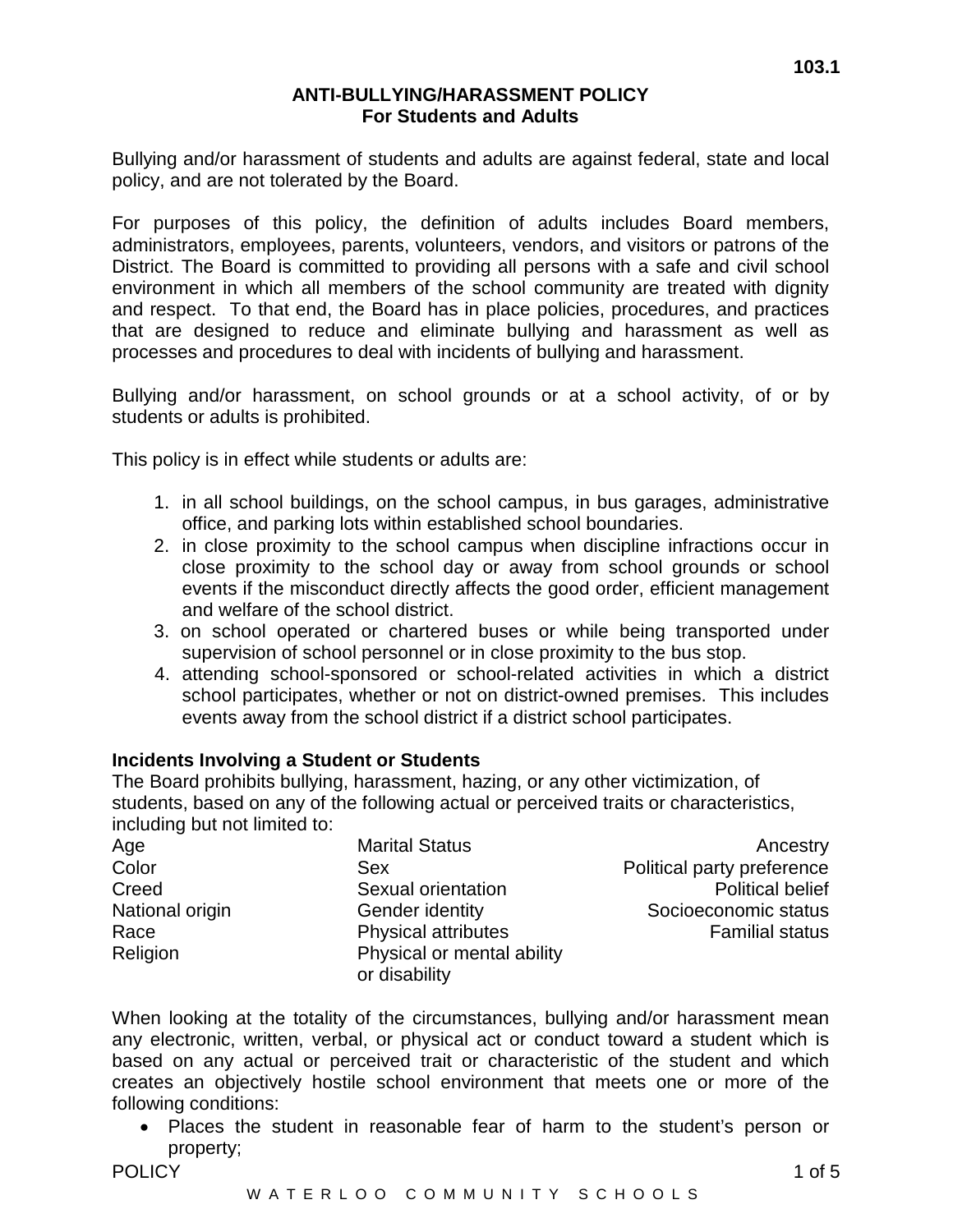**103.1** 

- Has the effect of substantially interfering with the student's academic performance; or
- Has the effect of substantially interfering with the student's ability to participate in or benefit from the services, activities, or privileges provided by a school.

"Electronic" means any communication involving the transmission of information by wire, radio, optical cable, electromagnetic, or other similar means. "Electronic" includes but is not limited to communication via electronic mail, internet-based communications, pager service, cell phones, electronic text messaging or similar technologies.

Bullying and/or harassment may include, but are not limited to, the following behaviors and circumstances:

- Repeated remarks of a demeaning nature;
- Implied or explicit threats concerning one's grades, achievements, property, etc.;
- Demeaning jokes, stories, or activities directed at the student; and/or
- Unreasonable interference with a student's performance.

Sexual harassment of a student by an employee means unwelcome sexual advances, requests for sexual favors, or other verbal or physical conduct of a sexual nature when:

- Submission to the conduct is made either implicitly or explicitly a term or condition of the student's education or benefits;
- Submission to or rejection of the conduct is used as the basis for academic decisions affecting that student; or
- The conduct has the purpose or effect of substantially interfering with the student's academic performance by creating an intimidating, hostile, or offensive education environment.

In situations between students and school officials, faculty, staff, or volunteers who have direct contact with students, bullying and harassment may also include the following behaviors:

- Requiring that a student submit to bullying or harassment by another student, either explicitly or implicitly, as a term or condition of the targeted student's education or participation in school programs or activities; and/or
- Requiring submission to or rejection of such conduct as a basis for decisions affecting the student.

Any student found to have retaliated in violation of this policy shall be subject to measures up to, and including, suspension and expulsion.

The school or school district will promptly and reasonably investigate allegations of bullying or harassment. Individuals who knowingly file a false complaint may be subject to appropriate disciplinary action.

# **Complaint Process**

A student who alleges a complaint may first attempt to resolve the problem by discussing it with the building administrator. The building administrator may notify the actor of the problem. If the problem cannot be solved, the student may proceed to the

## POLICY 2 of 5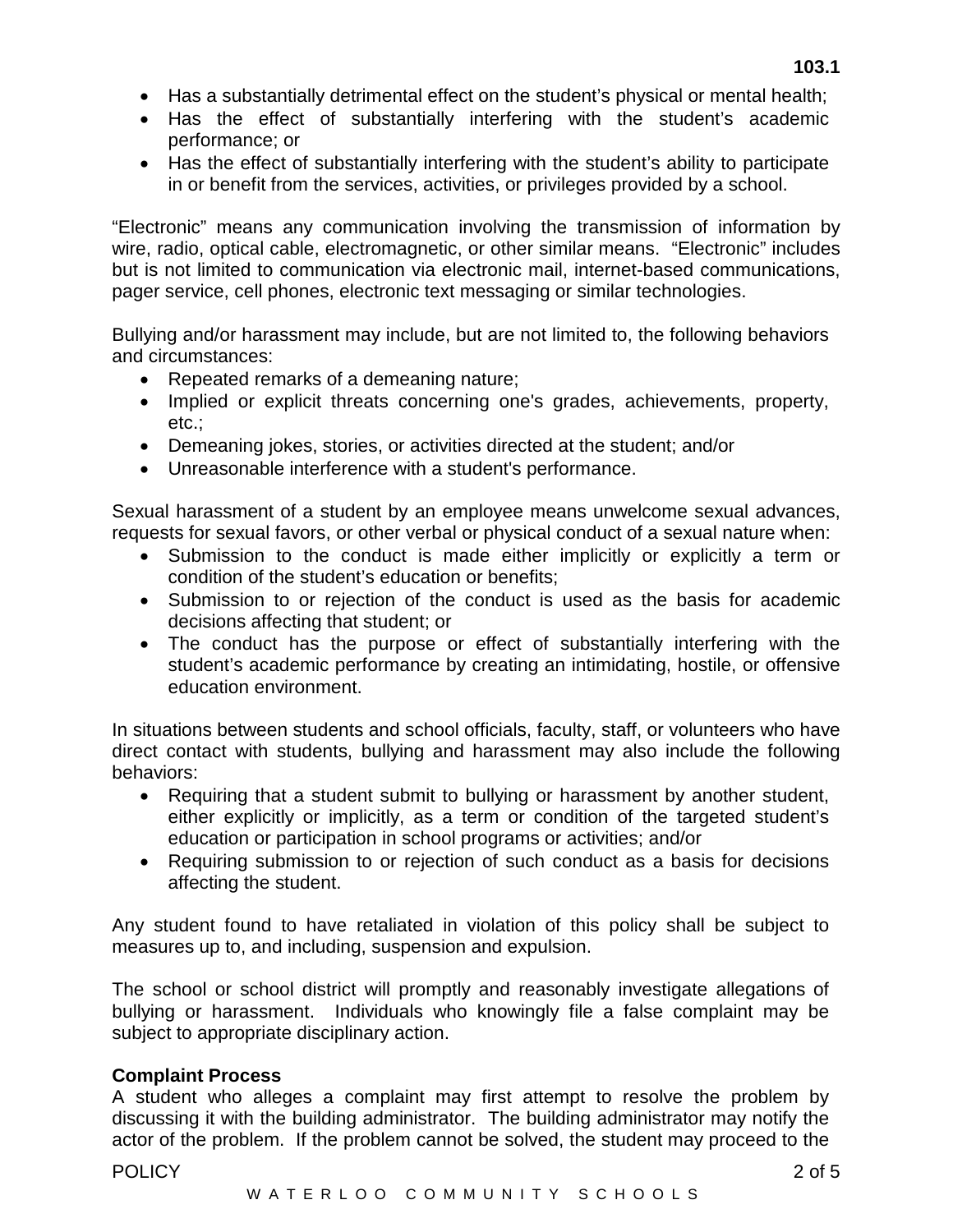Student Grievances Procedure or file a complaint. The **Executive Director of Student & At-Risk Services** or designee will be responsible for handling all complaints by students alleging harassment.

## **Incidents Involving Only Adults (not involving students)**

Bullying and/or harassment against adults of the District based upon race, color, creed, sex, sexual orientation, gender identity, national origin, religion, age or disability is prohibited.

This policy is in effect while adults are:

- 1. in all school buildings, on the school campus, in bus garages, administrative office, and parking lots within established school boundaries.
- 2. in close proximity to the school campus when discipline infractions occur in close proximity to the school day or away from school grounds or school events if the misconduct directly affects the good order, efficient management and welfare of the school district.
- 3. on school operated or chartered buses or while being transported under supervision of school personnel or in close proximity to the bus stop.
- 4. attending school-sponsored or school-related activities in which a district school participates, whether or not on district-owned premises. This includes events away from the school district if a district school participates.

Bullying and/or harassment mean any electronic, written, verbal, or physical act or conduct toward an adult which is based on any actual or perceived trait or characteristic of the person and which creates an objectively hostile school environment that meets one or more of the following conditions:

- Places the adult in reasonable fear of harm to person or property;
- Has a substantially detrimental effect on the person's physical or mental health;
- Has the effect of substantially interfering with the adult's ability to participate in or benefit from the services, activities, or privileges provided by a school.

"Electronic" means any communication involving the transmission of information by wire, radio, optical cable, electromagnetic, or other similar means. "Electronic" includes but is not limited to communication via electronic mail, internet-based communications, pager service, cell phones, electronic text messaging or similar technologies.

Bullying and/or harassment may include, but are not limited to, the following behaviors and circumstances:

- Verbal, nonverbal, physical or written harassment, bullying, hazing, or other victimization that have the purpose or effect of causing injury, discomfort, or fear;
- Repeated remarks of a demeaning nature;
- Implied or explicit threats concerning one's, achievements, property, etc.;
- Demeaning jokes, stories, or activities directed at the person; and/or
- Unreasonable interference with an adult's performance.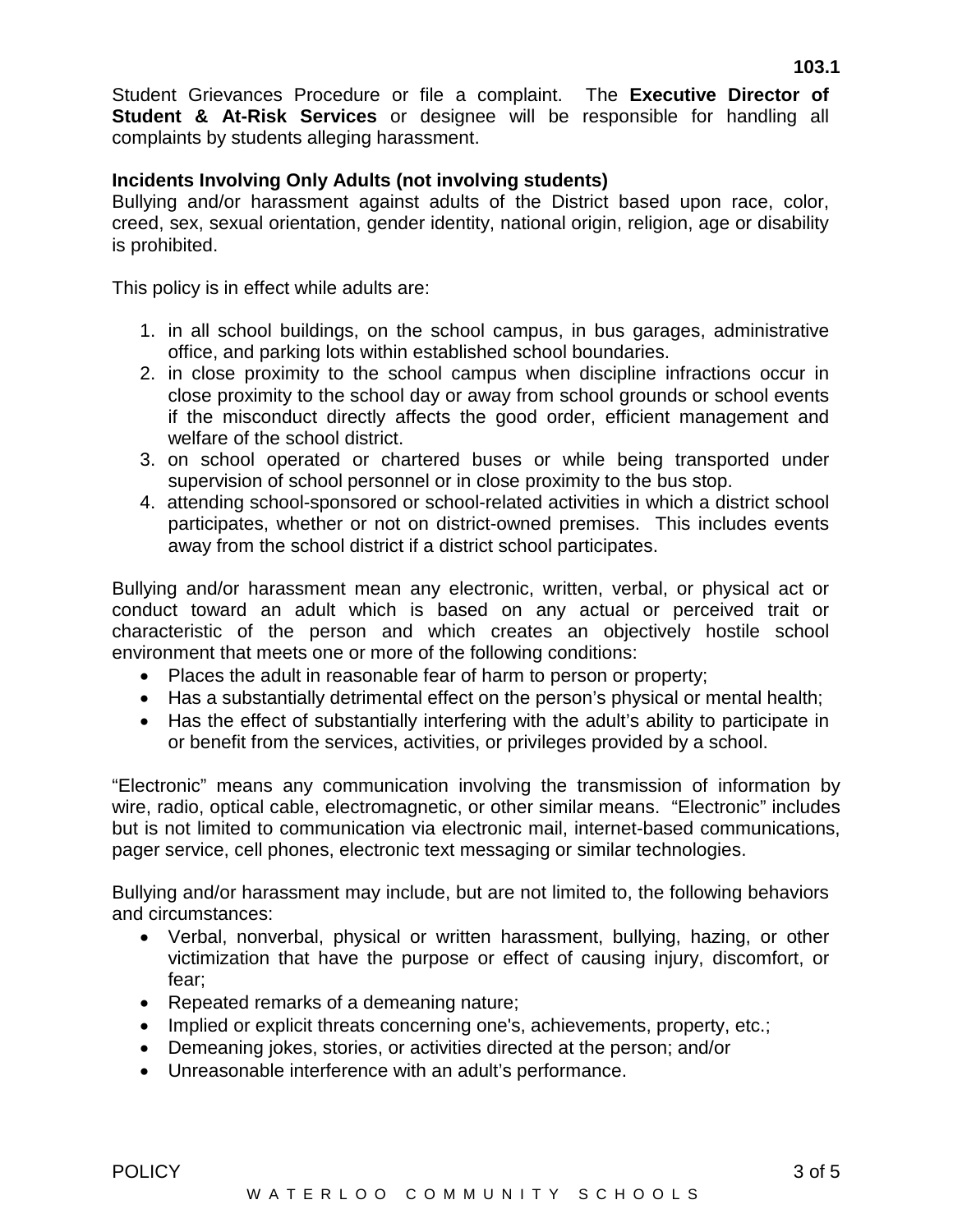Sexual harassment of a student by an employee means unwelcome sexual advances, requests for sexual favors, or other verbal or physical conduct of a sexual nature when:

- Submission to the conduct is made either implicitly or explicitly a term or condition of the person's employment or benefits;
- Submission to or rejection of the conduct is used as the basis for school-related decisions affecting that person; or
- The conduct has the purpose or effect of substantially interfering with the person's performance by creating an intimidating, hostile, or offensive environment.

Any school employee found to be in violation of this policy shall be subject to measures up to, and including, termination of employment. Any other adults found to be in violation of this policy shall be subject to measures up to, and including, exclusion from school grounds.

# **Complaint Process**

The school or school district will promptly and reasonably investigate allegations of bullying or harassment. The **Associate Superintendent for Human Resources & Equity** or designee will be responsible for handling all complaints by adults alleging bullying or harassment not involving students.

# **Responsibilities and Protections**

Any person who promptly, reasonably, and in good faith reports an incident of bullying or harassment under this policy to a school official, shall be immune from civil or criminal liability relating to such report and to the person's participation in any administrative, judicial, or other proceeding relating to the report. Individuals who knowingly file a false complaint may be subject to appropriate disciplinary action.

Retaliation against any person, because the person has filed a bullying or harassment complaint or assisted or participated in a bullying or harassment investigation or proceeding, is also prohibited. Individuals who knowingly file false bullying or harassment complaints and any person who gives false statements in an investigation shall be subject to discipline by appropriate measures, as shall any person who is found to have retaliated against another in violation of this policy.

It shall be the responsibility of adults and students to act appropriately under this policy. It shall be the responsibility of the Superintendent and investigator to inform and educate employees/volunteers/patrons of the District or students and others involved with the school district about bullying or harassment and the school district's policy prohibiting bullying or harassment.

The Superintendent will also develop a process for evaluating the effectiveness of the policy in reducing bullying and harassment in the school district.